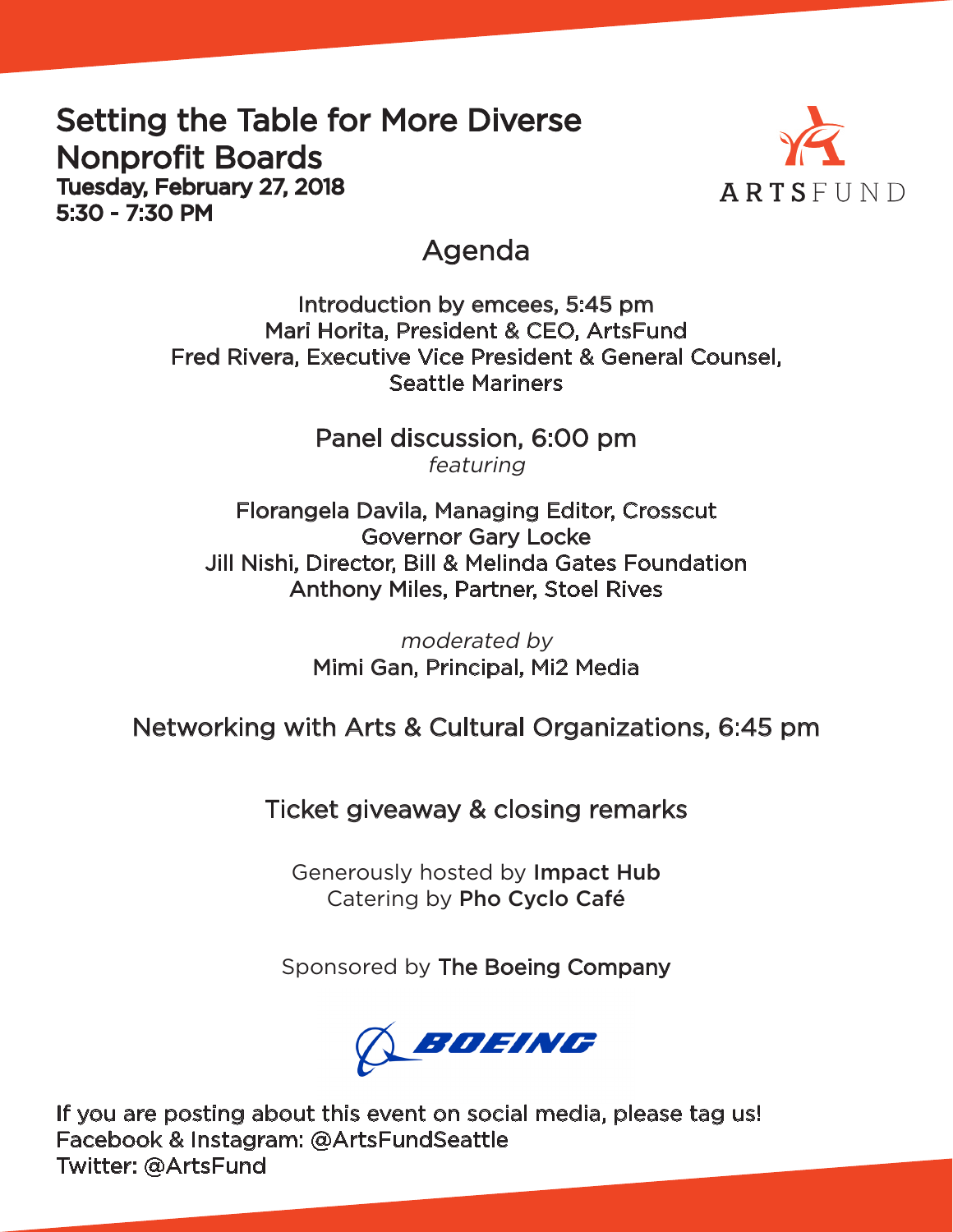# Participating Organizations

| <b>ACT Theatre</b>                   | <b>Becky Witmer</b>       | becky.witmer@acttheatre.org       |
|--------------------------------------|---------------------------|-----------------------------------|
| <b>ArtsWest</b>                      | Alexandra Steele          | alexandra@emergent-strategies.com |
| <b>Coyote Central</b>                | Claudia Stelle            | coyotecentral@gmail.com           |
| <b>Freehold Theatre</b>              | Dara Lillis               | dara.lillis@gmail.com             |
| <b>Jack Straw Cultural Center</b>    | Joan Rabinowitz           | joan@jackstraw.org                |
| <b>Jet City Improv</b>               | Keith Dahlgren            | keith@jetcityimprov.org           |
| <b>On the Boards</b>                 | <b>Betsey Brock</b>       | betsey@ontheboards.org            |
| <b>Pacific Northwest Ballet</b>      | Rachel Perlot             | rperlot@pnb.org                   |
| <b>Photographic Center Northwest</b> | Michelle Dunn Marsh       | mdunnmarsh@pcnw.org               |
| <b>Pratt Fine Arts Center</b>        | Madeline Dow Pennington   | madelinedp@tomdouglas.com         |
| <b>Red Eagle Soaring</b>             | <b>Russell Brooks</b>     | russell@redeaglesoaring.org       |
| <b>Seattle Arts &amp; Lectures</b>   | <b>Ruth Dickey</b>        | rdickey@lectures.org              |
| <b>Seattle Music Partners</b>        | <b>Marcus Pimpleton</b>   | drpimpleton@gmail.com             |
| <b>Seattle Pro Musica</b>            | Hannah Won                | nowhannahwon@gmail.com            |
| <b>Seattle Public Theatre</b>        | <b>Christopher Mascis</b> | cmascis@seattlepublictheater.org  |
| <b>Seattle Repertory Theatre</b>     | Marisa Walker             | mlwalker@rwbaird.com              |

## Upcoming Trainings

#### ArtsFund | Board Leadership Training | www.artsfund.org/blt

A five-session training course focused on arts nonprofit board leadership, held twice annually. Registration is open now for the spring session which runs Wednesday evenings March 13 - April 24. Registration for the fall session will open in September, and the course will run October - November.

#### Leadership Tomorrow | www.leadershiptomorrowseattle.org/apply

A nine-month community leadership development program, designed to enhance professional and civic leadership capabilities, explore the complex issues facing the Puget Sound region, and inspire community engagement. Applications for the next session are due April 2, 2018.

#### Seattle Works | The Bridge: Board Training | www.seattleworks.org/bridge

A one-day training covering the fundamentals of nonprofit board leadership. Upcoming trainings will be held on March 24, May 12, July 28, September 29, and November 17.

#### United Way of King County | Project LEAD | www.uwkc.org/projectlead

A leadership training program that prepares highly qualified people of color to serve effectively on nonprofit boards. The training will be during the month of March and is held downtown.

Questions? Contact Rachel Porter at rachelp@artsfund.org. | www.artsfund.org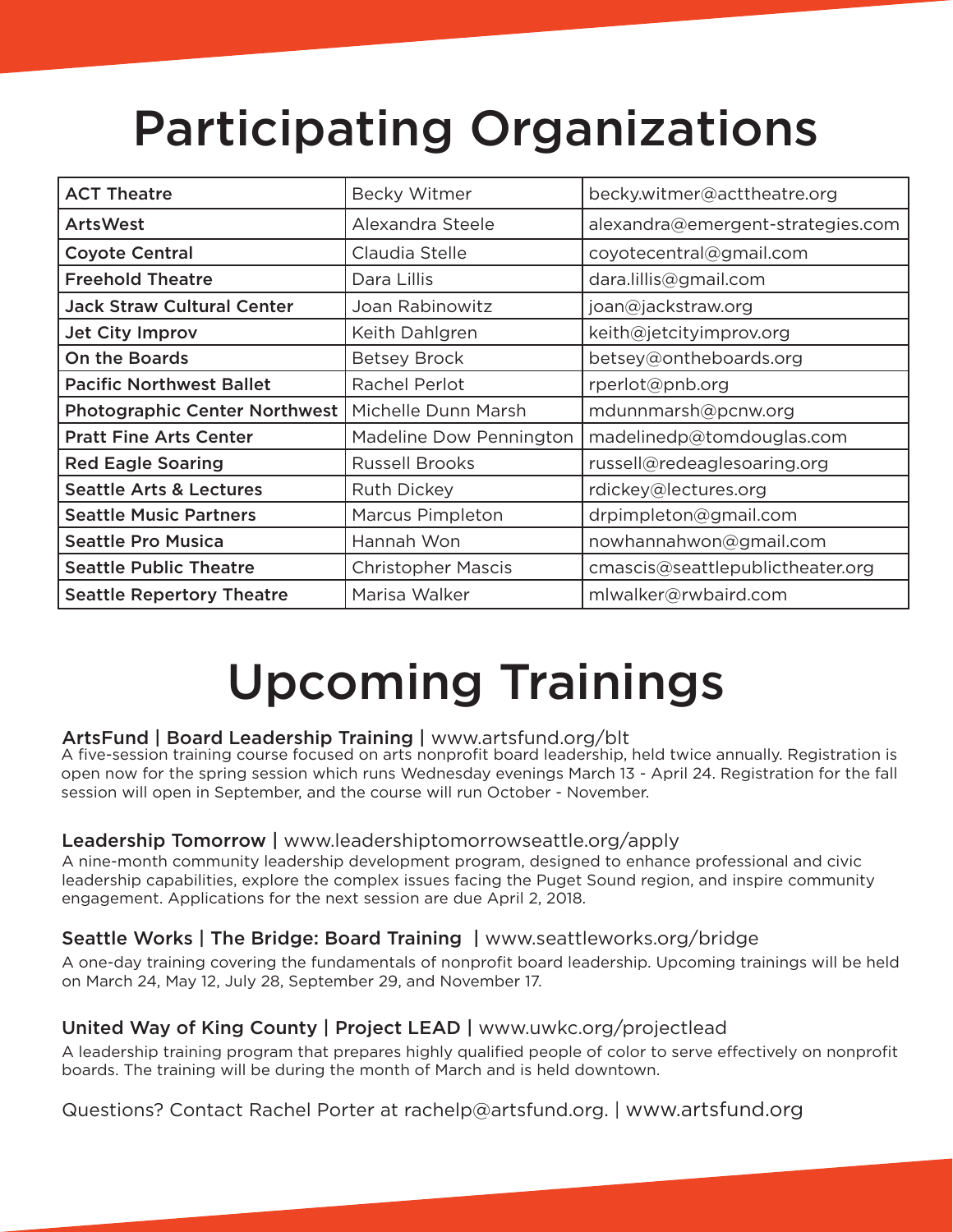### Setting the Table for More Diverse Nonprofit Boards 2018



# About the Panelists



Florangela Davila is the Managing Editor at Crosscut. A veteran Seattle journalist, she worked for 14 years as a staff reporter covering race, immigration and features at The Seattle Times. She's been a longtime arts contributor to KNXK-FM as well as Crosscut. Her work has also appeared on NPR and in Seattle magazine. Florangela is a former faculty member at the University of Washington. Prior to Crosscut, she served as the Voices of the Region director for Seattle nonprofit Forterra where she launched Ampersand the print magazine and executive produced Ampersand Live, a stage show. You can email her at florangela.davila@crosscut.com.

Florangela Davila Managing Editor Crosscut



Mimi Gan Principal Mi2 Media

Mimi Gan is principal of Mi2 Media and produces documentaries and videos for social good. For 16 years, Mimi was a reporter/producer for KING 5 *Evening Magazine* and co-host of the kids show, *Watch This!* She also worked as a correspondent for The Discovery Channel and as a TV and radio journalist in San Francisco. She has been honored with 12 Emmys, an AWRT Gracie, and NATPE *Iris*. Mimi directed the award-winning documentaries, *With Honors Denied* and *Giants,* which screened at more than a dozen film festivals, including Tribeca. Passionate about the arts, education and social justice, Mimi serves as a trustee for Seattle Children's Theatre and Wing Luke Museum of the Asian Pacific American Experience. Mimi received an A.B. from Stanford University. She lives in Seattle with her husband and two daughters.



Governor Gary Locke

As Governor of Washington State (the first Chinese American to be elected governor in United States history and the first Asian American governor on the mainland), U.S. Secretary of Commerce, and most recently as America's envoy to China, Gary Locke has been a leader in the areas of education, employment, trade, health care, human rights, immigration reform, privacy, and the environment. Mr. Locke began his career in public service upon his election to the Washington State House of Representatives serving from 1983-1994. He was then elected as King County Executive, serving from 1994-1997, and Washington's 21st Governor from 1997-2005. Mr. Locke then served as the 36th Commerce Secretary from 2009-2011, and America's 10th Ambassador to China from 2011-2014. He graduated from Yale University with a Bachelor's degree in political science and from Boston University with a law degree. He is the proud father of three children.